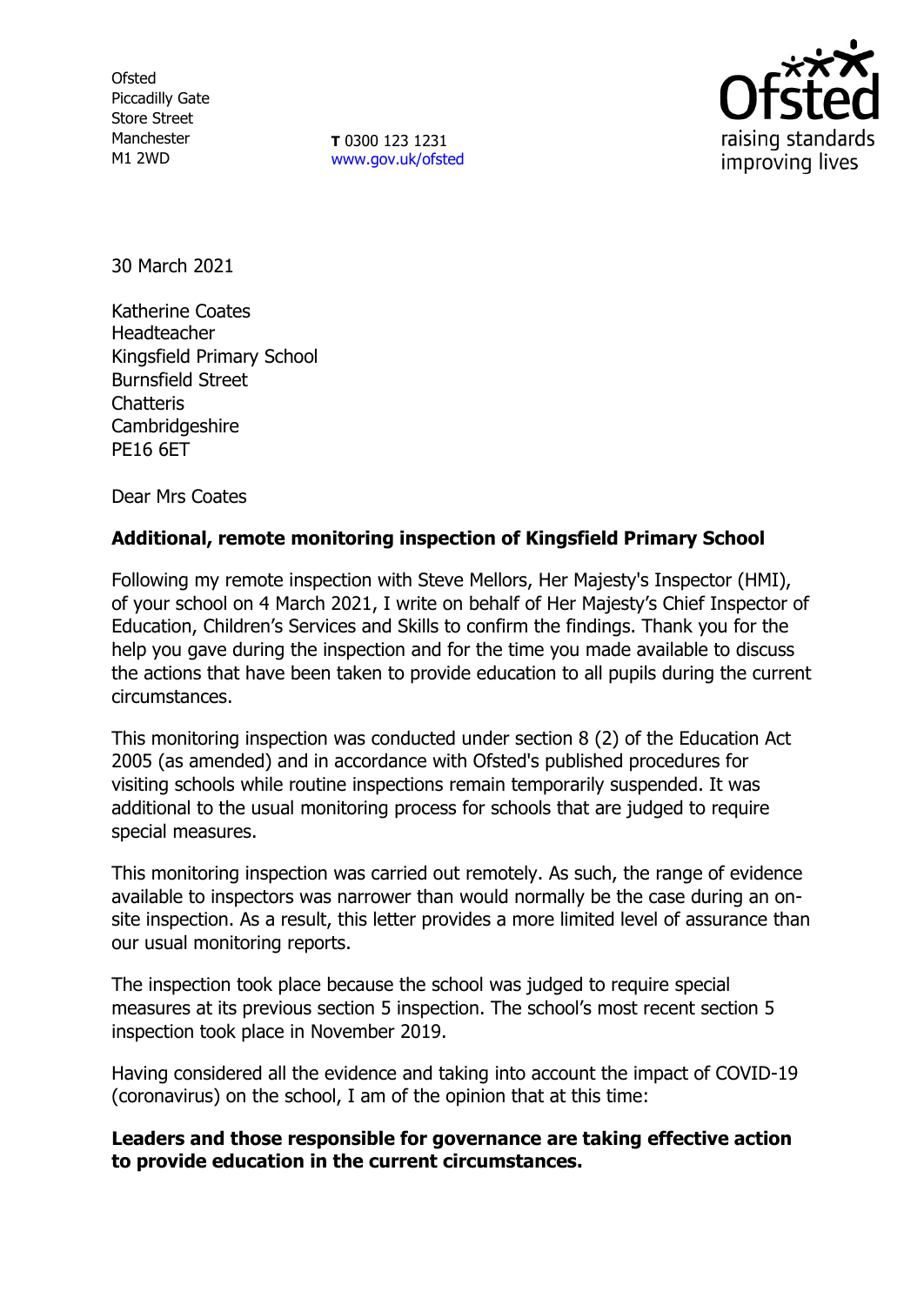

Leaders and those responsible for governance should take further action to:

- develop the role of subject leaders so that they support teachers to teach the new curriculum plans effectively across the school
- $\blacksquare$  embed the new approaches to reading and phonics and develop pupils' love of reading, so that pupils' outcomes in reading continue to improve
- support teachers to adapt curriculum plans to meet the needs of pupils with special educational needs and/or disabilities (SEND) so that these pupils achieve well in all subjects.

## **Context**

- You were appointed as headteacher in September 2020. One of your assistant headteachers joined the school as the special educational needs coordinator (SENCo) in April 2020.
- Following the previous inspection, the trust set up an interim executive board (IEB) to provide governance to the school. The chair of the IEB is also the trust's chief executive officer (CEO).
- During the autumn term 2020, approximately 16% of pupils experienced periods of remote education because of COVID-19. Pupils were typically absent from school for two to three days.
- $\blacksquare$  At the time of the inspection, approximately 35% of all pupils were being educated on site. Around 72% of all identified vulnerable pupils and 50% of pupils with education, health and care plans were being taught in school.

## **Main findings**

- You and your senior leaders acted quickly to provide remote education when the school closed to most pupils in January 2021. Pupils learning on site and at home study the same curriculum. Pupils are expected to complete work in English, mathematics and one other subject every day. Almost all pupils participate in lessons and submit their work online for their teachers to check. Staff give additional support to those pupils who struggle to engage in their learning from home. Some practical lessons that require specific resources, such as physical education and art, have been moved to later in the term. You plan for pupils to be taught any missed subject content by the summer term 2021.
- Since your appointment, leaders have redesigned the school's curriculum. The new plans identify the important knowledge and skills to be taught in every subject. Your senior leaders are training subject leaders to be able to check how their subjects are being planned and taught across all year groups.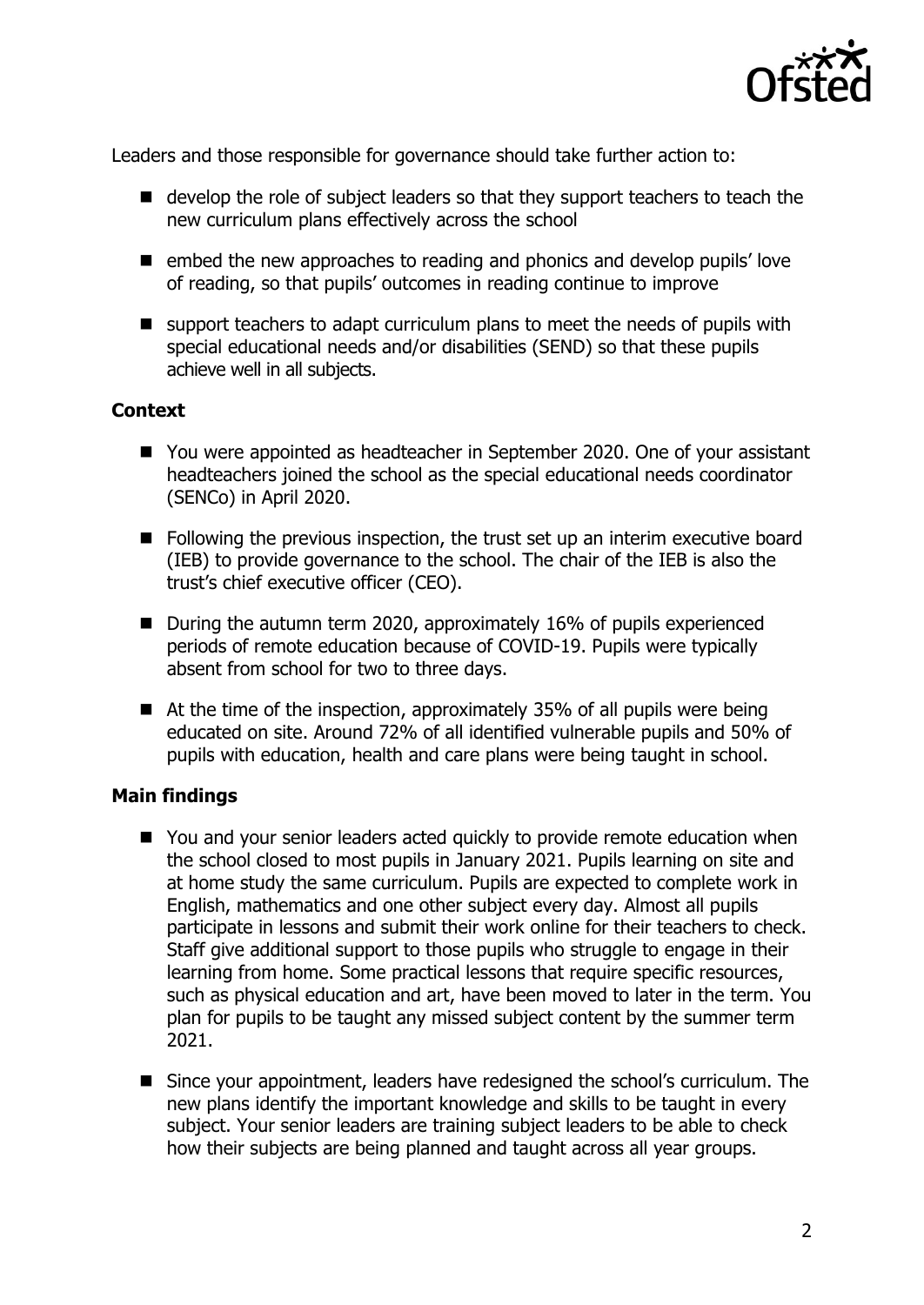

However, this work is at an early stage. The intended curriculum is not yet being taught consistently throughout the school.

- Leaders know pupils and their families well. Staff check on pupils' well-being and make sure they have the equipment and resources to access remote education. If pupils are unable to access lessons online, staff deliver paperbased activities and collect pupils' completed work, so this can be checked by teachers and further help provided. Pupils with newly identified vulnerabilities are being taught in school so they can be given additional support with their learning.
- You have focused on improving the teaching of reading throughout the school, including the teaching of phonics in early years and key stage 1. Teachers' training is enabling them to deliver effective phonics sessions and to provide pupils with reading books that match their phonics knowledge. Some pupils are using their phonics knowledge to read more successfully than in the past. Pupils have access to high-quality texts to increase their vocabulary and knowledge across subjects. However, the reading curriculum is not effective enough to ensure that pupils in every year group achieve well. Leaders and teachers do not promote reading for pleasure to support pupils to read widely and develop an enthusiasm for reading.
- $\blacksquare$  The SENCo has improved systems for identifying the needs of pupils with SEND pupils' needs and ensuring that they receive appropriate support. Training is enabling staff to deliver individualised support programmes for pupils, tailored to their individual needs. Pupils with SEND receive additional help whether they are learning on site or at home. However, teachers do not adapt their teaching well enough in all subjects so that pupils with SEND can consistently follow the planned curriculum and learn successfully.
- The IEB members have a diverse range of relevant expertise and experience. This enables the IEB to challenge leaders well. It has supported you to put actions in place quickly. Members scrutinise the information they receive from you and your leaders. They are keen to resume their on-site visits to the school so they can be assured that leaders' actions are having the intended effect. The IEB has a strong grasp of how leaders have adapted the curriculum to ensure that pupils can continue to learn remotely.
- The trust realises that, in the past, it has not held leaders to account stringently enough for the quality of education the school provides. The trust provides both practical and strategic support for many aspects of the school's work during the current circumstances. For example, the trust's practical help with premises and administrative matters is enabling you to focus on the quality of education you and your staff provide. Subject leaders and teachers have received training provided by the trust and a local teaching school. This is beginning to strengthen the curriculum and has supported staff to deliver online learning. Additionally, you and your staff have taken up opportunities